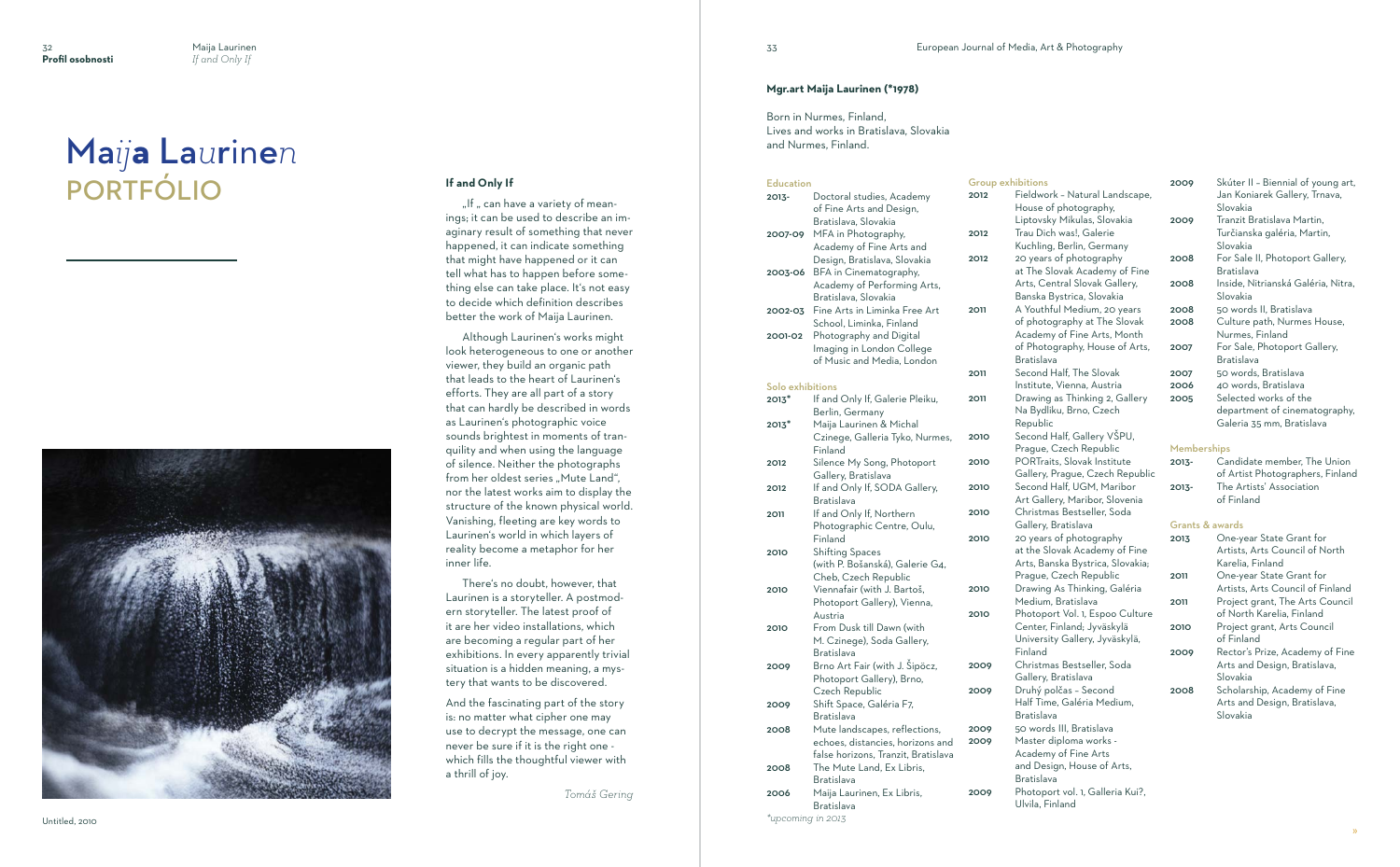

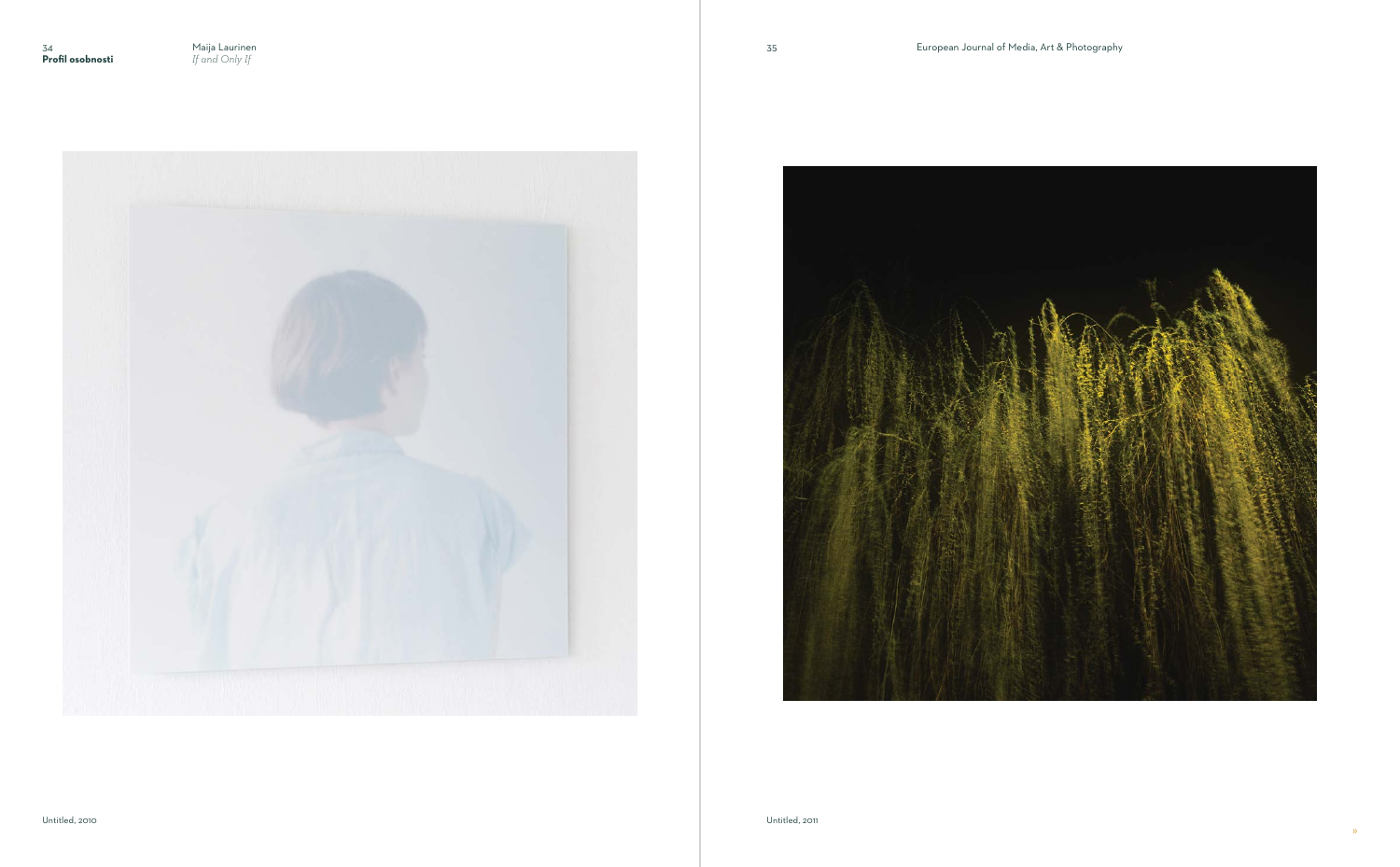

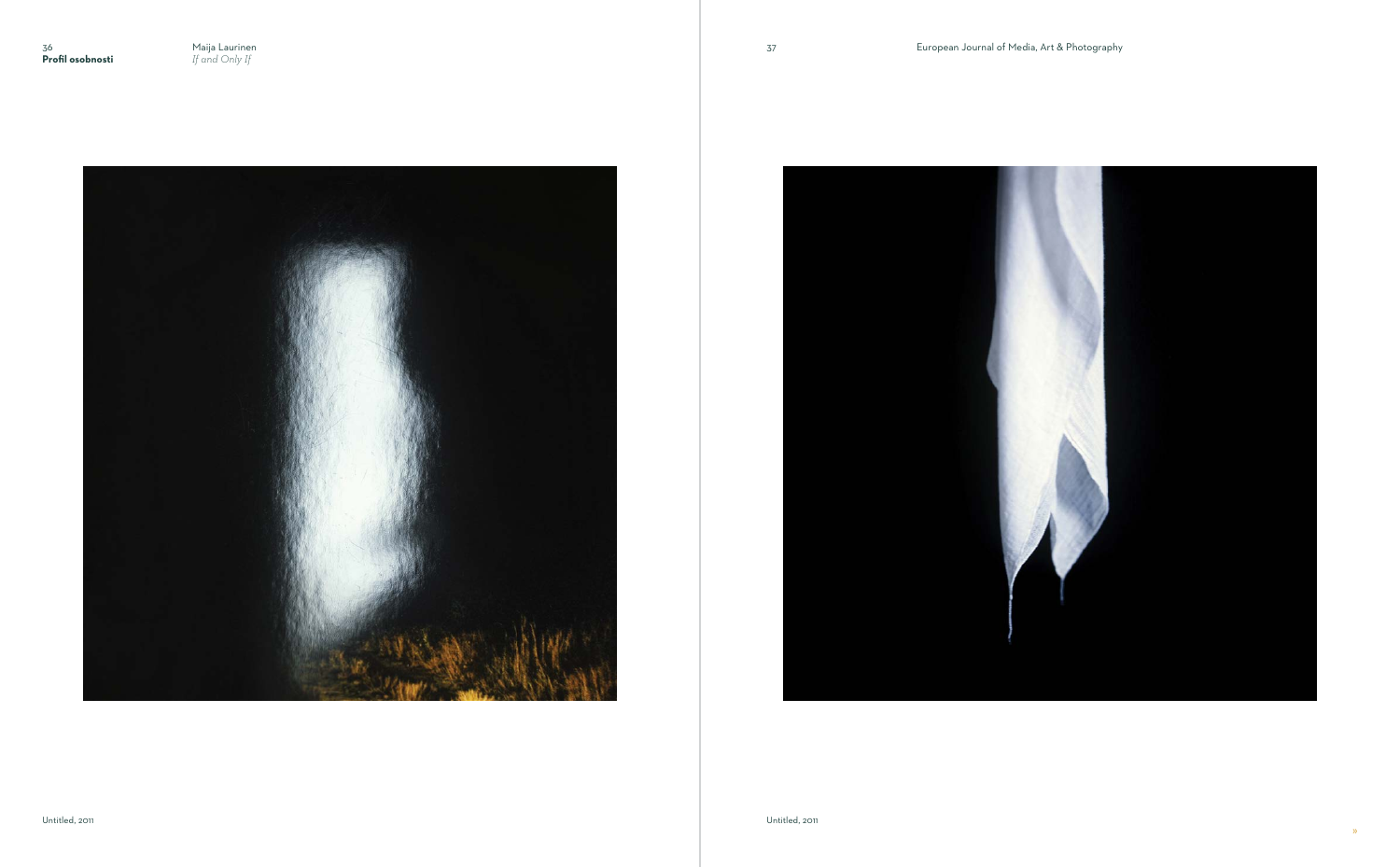

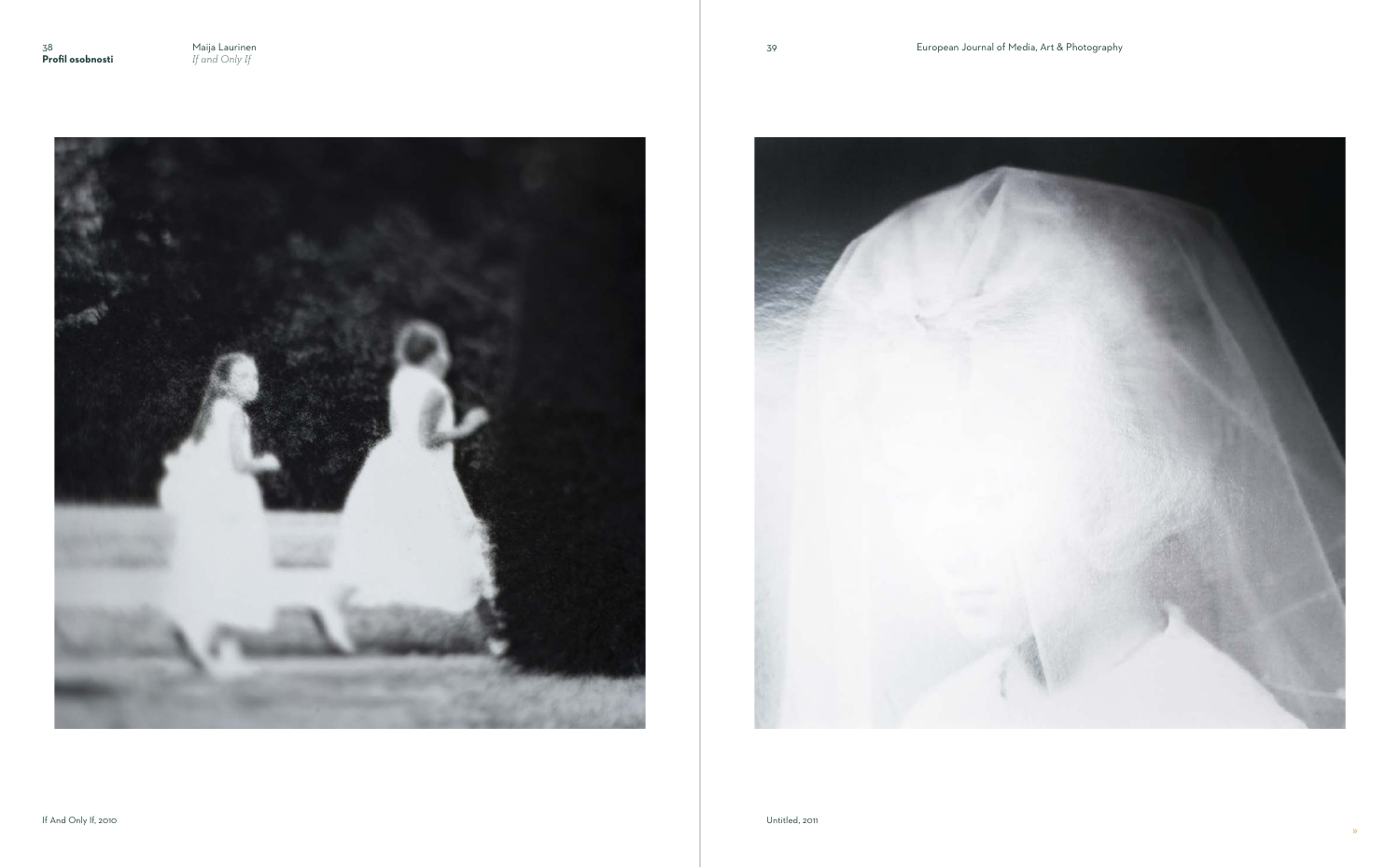

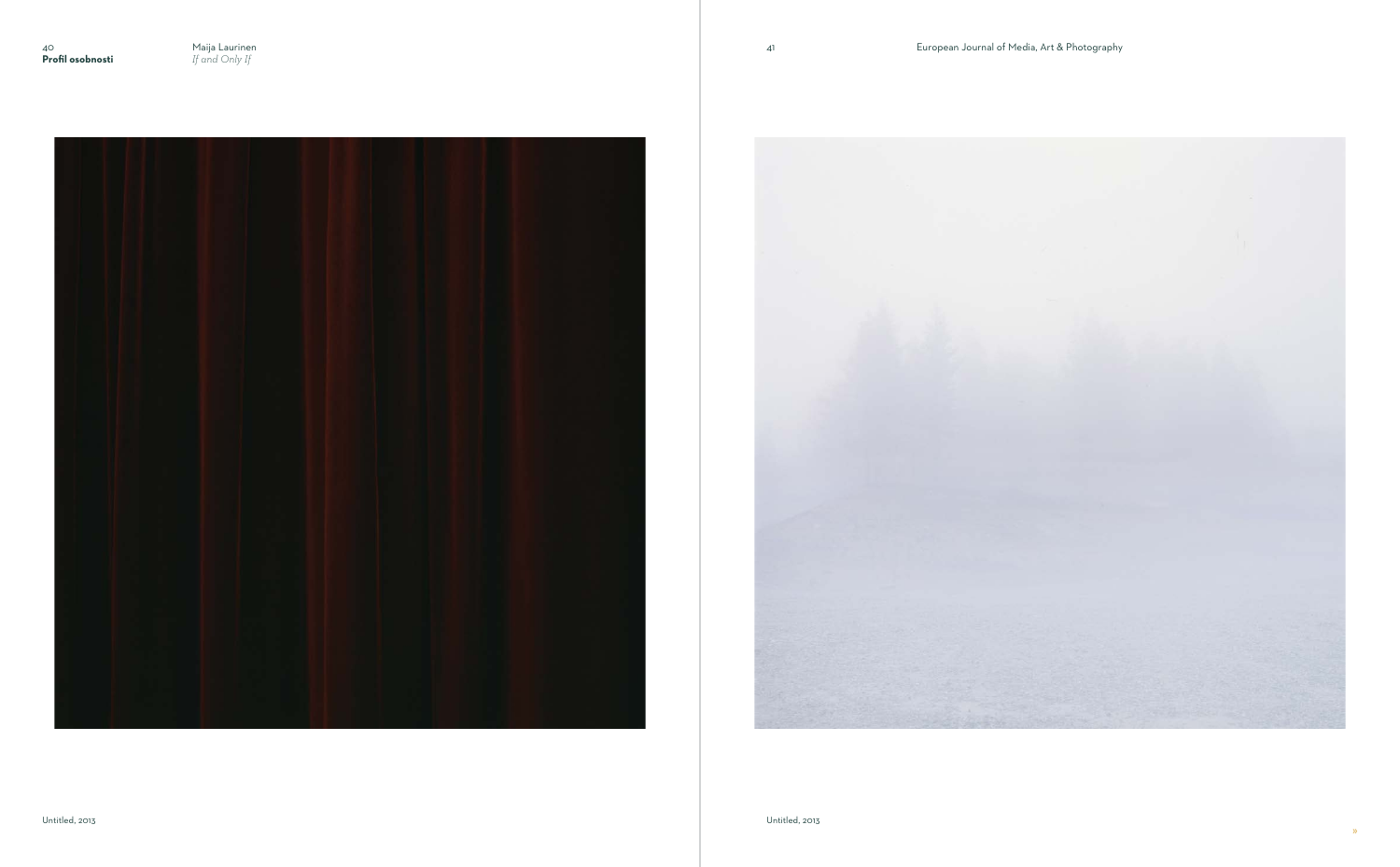

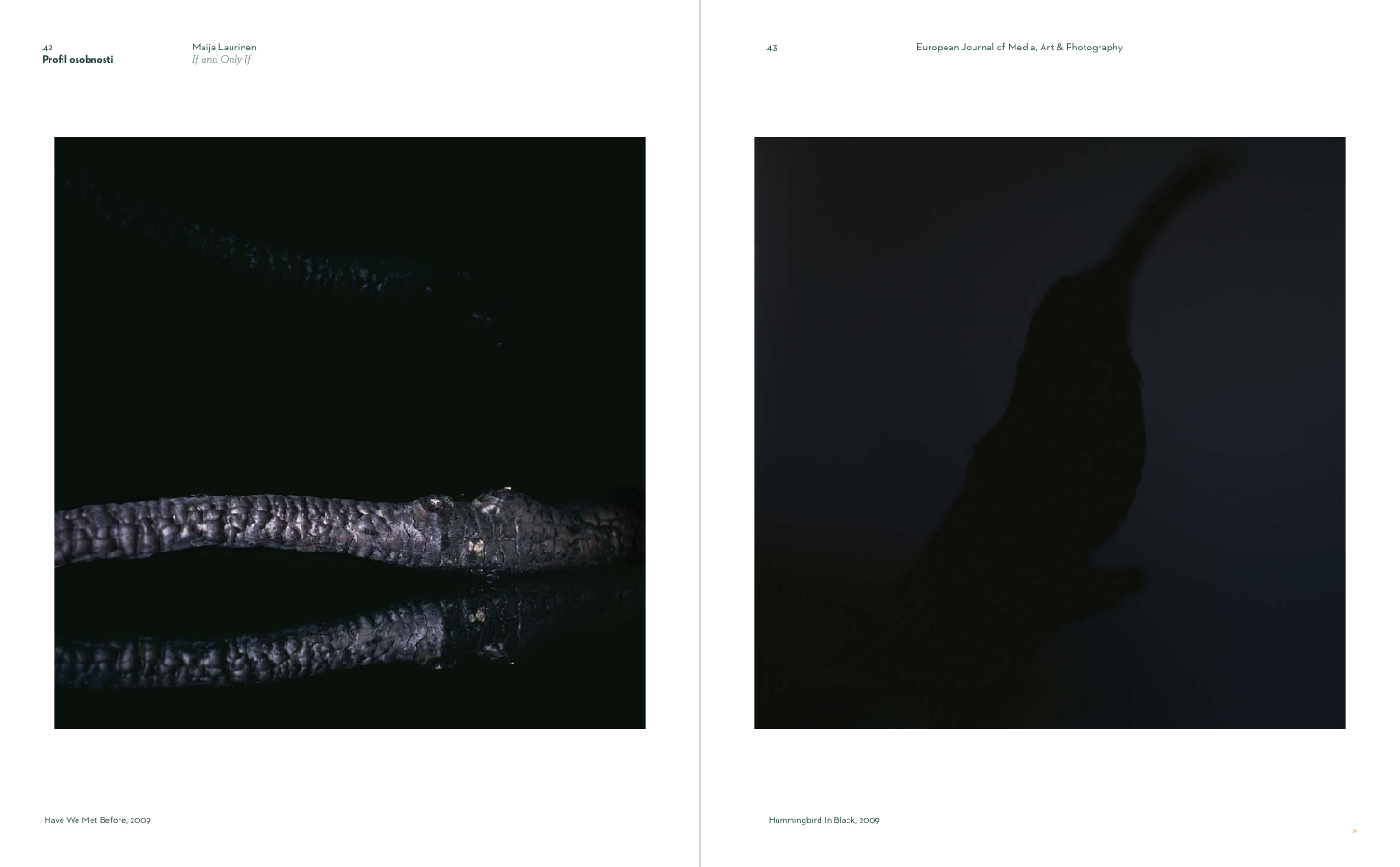»





 $-9.5$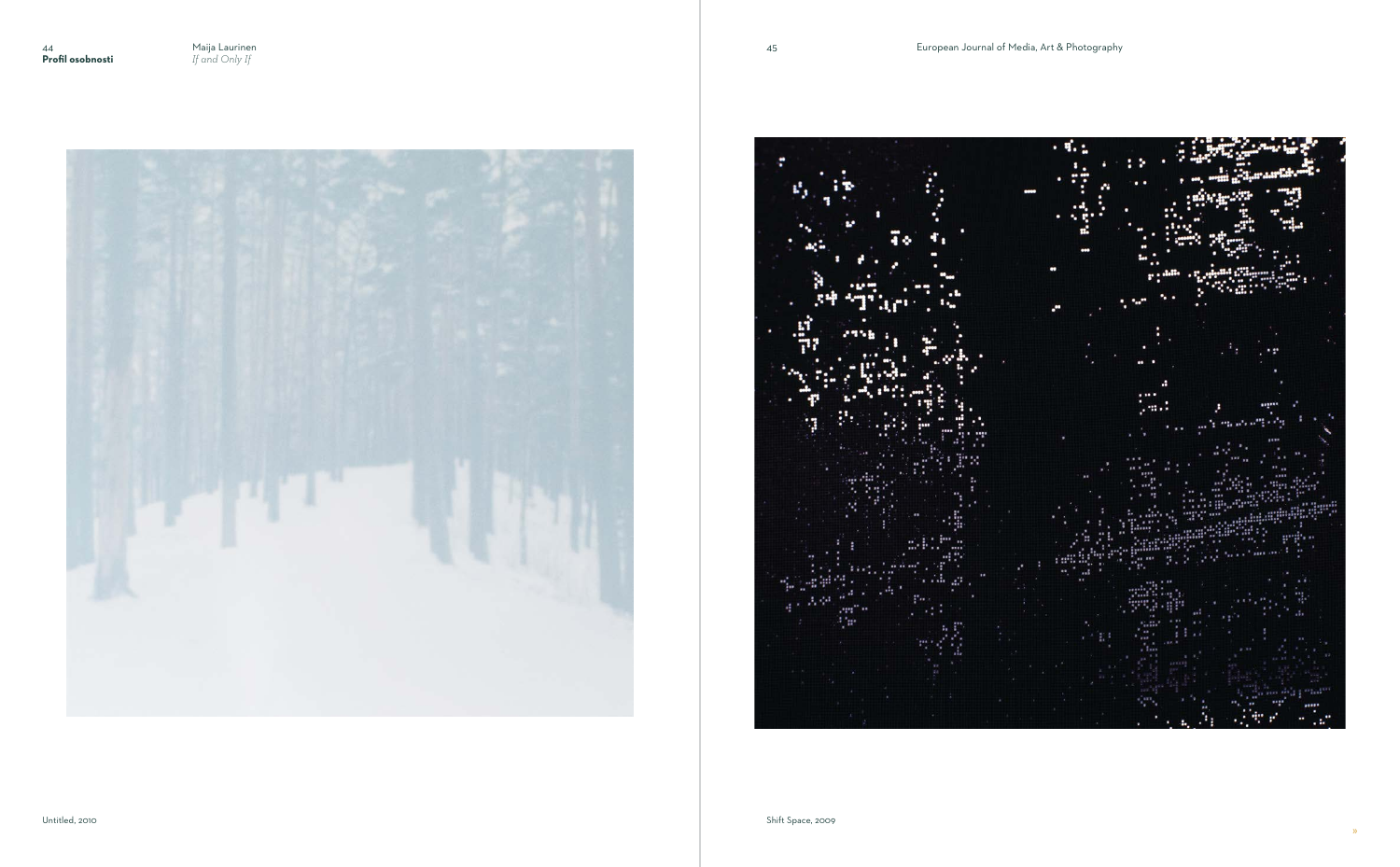46 Maija Laurinen<br>**Profil osobnosti** Fand Only If



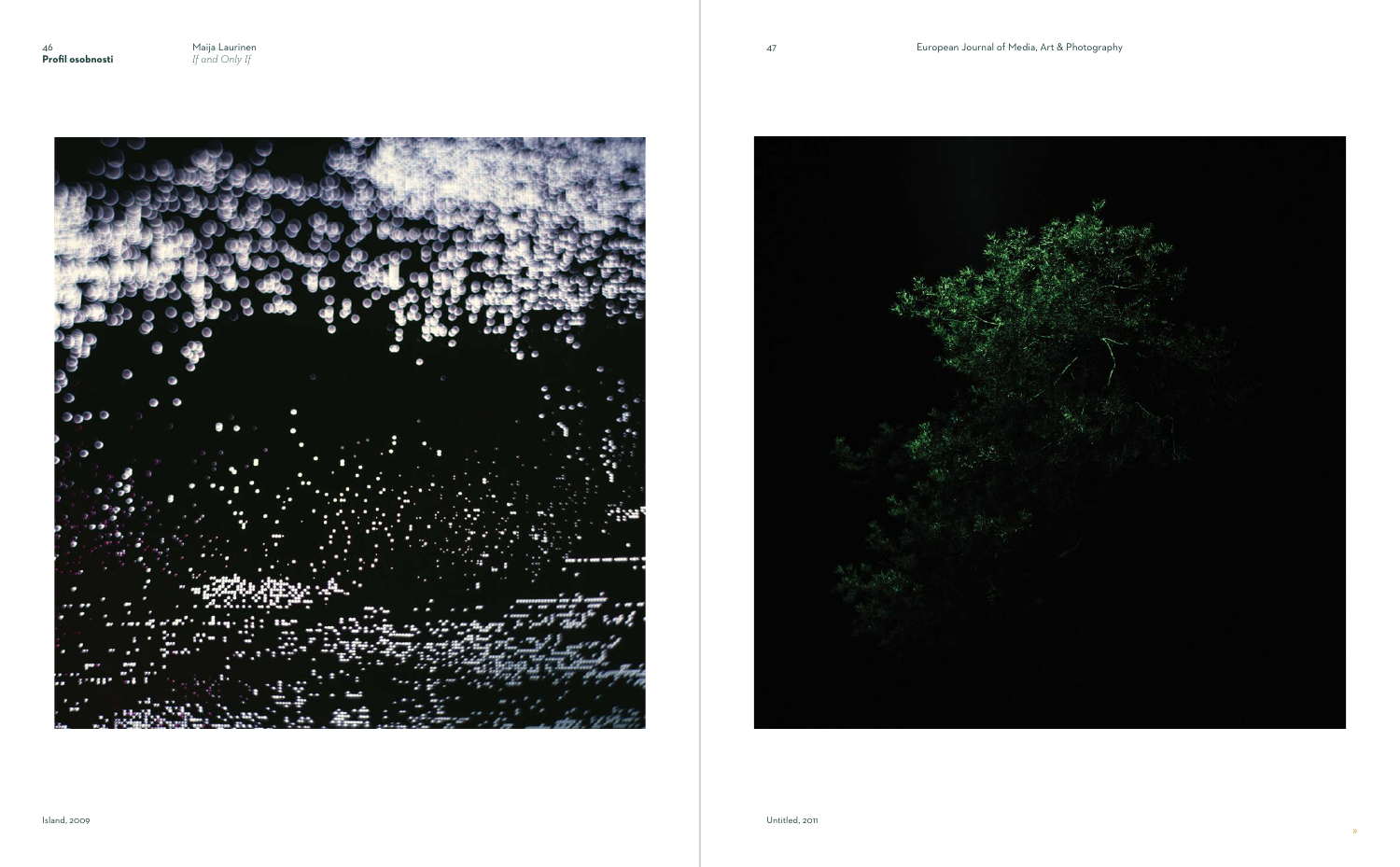